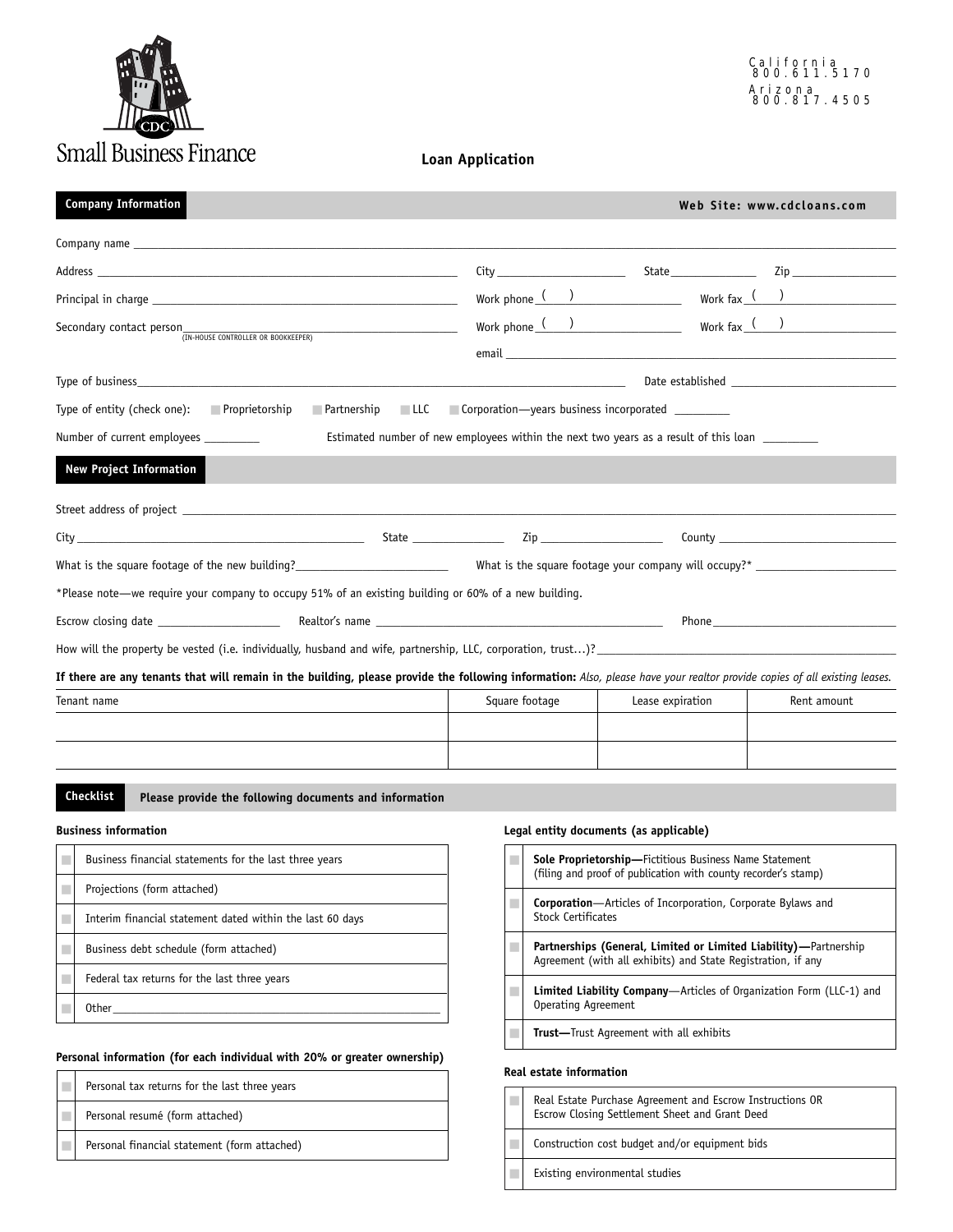#### **References**

| Bank name<br><u> 1989 - Johann Harry Harry Harry Harry Harry Harry Harry Harry Harry Harry Harry Harry Harry Harry Harry Harry H</u>                                                                                                                                                                                                                                                                                                                                                                                                                                                                                                       |                                                                                                                                                                                                                               | Account Officer <b>Example 20</b> | <b>Phone Example 20</b> |
|--------------------------------------------------------------------------------------------------------------------------------------------------------------------------------------------------------------------------------------------------------------------------------------------------------------------------------------------------------------------------------------------------------------------------------------------------------------------------------------------------------------------------------------------------------------------------------------------------------------------------------------------|-------------------------------------------------------------------------------------------------------------------------------------------------------------------------------------------------------------------------------|-----------------------------------|-------------------------|
| $\begin{minipage}{.4\linewidth} Accountant \begin{tabular}{@{}c@{}} \quad \quad \quad & \quad \quad & \quad \quad \\ \quad \quad & \quad \quad & \quad \quad \\ \quad \quad & \quad \quad & \quad \quad \\ \quad \quad & \quad \quad & \quad \quad \\ \quad \quad & \quad \quad & \quad \quad \\ \quad \quad & \quad \quad & \quad \quad \\ \quad \quad & \quad \quad & \quad \quad \\ \quad \quad & \quad \quad & \quad \quad \\ \quad \quad & \quad \quad & \quad \quad \\ \quad \quad & \quad \quad & \quad \quad \\ \quad \quad & \quad \quad & \quad \quad \\ \quad \quad & \quad \quad & \quad \quad \\ \quad \quad & \quad \quad &$ |                                                                                                                                                                                                                               |                                   | <b>Phone Example</b>    |
| Attorney                                                                                                                                                                                                                                                                                                                                                                                                                                                                                                                                                                                                                                   | Firm name and the state of the state of the state of the state of the state of the state of the state of the state of the state of the state of the state of the state of the state of the state of the state of the state of |                                   | Phone                   |
|                                                                                                                                                                                                                                                                                                                                                                                                                                                                                                                                                                                                                                            |                                                                                                                                                                                                                               |                                   |                         |

#### **Company Ownership**

|                                                                                                                                                                                                                                     | % of Ownership           |
|-------------------------------------------------------------------------------------------------------------------------------------------------------------------------------------------------------------------------------------|--------------------------|
|                                                                                                                                                                                                                                     | % of Ownership _________ |
|                                                                                                                                                                                                                                     | % of Ownership           |
|                                                                                                                                                                                                                                     | % of Ownership ________  |
| Title <b>The Community of the Community Community</b> and the Community of the Community of the Community of the Community of the Community of the Community of the Community of the Community of the Community of the Community of | $%$ of Ownership $\_\_$  |

If a corporation, please indicate who is President and Secretary

#### **Affiliate Businesses List any other business owned by any principal with 20% or more ownership in operating company.**

| <b>Business Name</b> | Owner | % of Ownership |
|----------------------|-------|----------------|
| <b>Business Name</b> | Owner | % of Ownership |
| <b>Business Name</b> | Owner | % of Ownership |
| <b>Business Name</b> | Owner | % of Ownership |

### **Existing Business Locations**

| Business Address <b>Example 20</b> No. 2014 12:30 No. 2014                                                             | $0$ wn $\Box$ Lease $\Box$ | Replaced by new facility? $\blacksquare$ Yes $\blacksquare$ No           |                                                                                   |
|------------------------------------------------------------------------------------------------------------------------|----------------------------|--------------------------------------------------------------------------|-----------------------------------------------------------------------------------|
|                                                                                                                        |                            | Square Feet ________ Mortage/Lease payment \$_________ Lease expiration_ |                                                                                   |
| Business Address <b>Example 20</b> No. 2014 19:30 No. 2014 19:30 No. 2014 19:30 No. 2014 19:30 No. 2014 19:30 No. 2014 |                            | $0$ wn Lease Replaced by new facility? Yes No                            |                                                                                   |
|                                                                                                                        |                            |                                                                          | Square Feet _________ Mortage/Lease payment \$____________ Lease expiration       |
| Business Address <b>Example 20</b> No. 2014 19:30 No. 2014 19:30 No. 2014 19:30 No. 2014 19:30 No. 2014 19:30 No. 2014 |                            | Own Lease Replaced by new facility? $\blacksquare$ Yes $\blacksquare$ No |                                                                                   |
|                                                                                                                        |                            |                                                                          | Square Feet _________ Mortage/Lease payment \$__________ Lease expiration________ |
| Business Address <b>Example 20</b> No. 2014 12:30 No. 2014                                                             | $0$ wn $\Box$ Lease        | Replaced by new facility? $\blacksquare$ Yes $\blacksquare$ No           |                                                                                   |
|                                                                                                                        |                            | Square Feet ________ Mortage/Lease payment \$_________ Lease expiration_ |                                                                                   |

#### **Total Project Costs**

|                                                          | <b>Enter Dollar Amounts</b> |                                         | <b>Enter Dollar Amounts</b> |
|----------------------------------------------------------|-----------------------------|-----------------------------------------|-----------------------------|
|                                                          |                             |                                         |                             |
|                                                          |                             |                                         |                             |
| Acquisition and/or repair of machinery and equipment  \$ |                             | Payoff bank loan (non SBA associated)\$ |                             |
|                                                          |                             |                                         |                             |
|                                                          |                             |                                         |                             |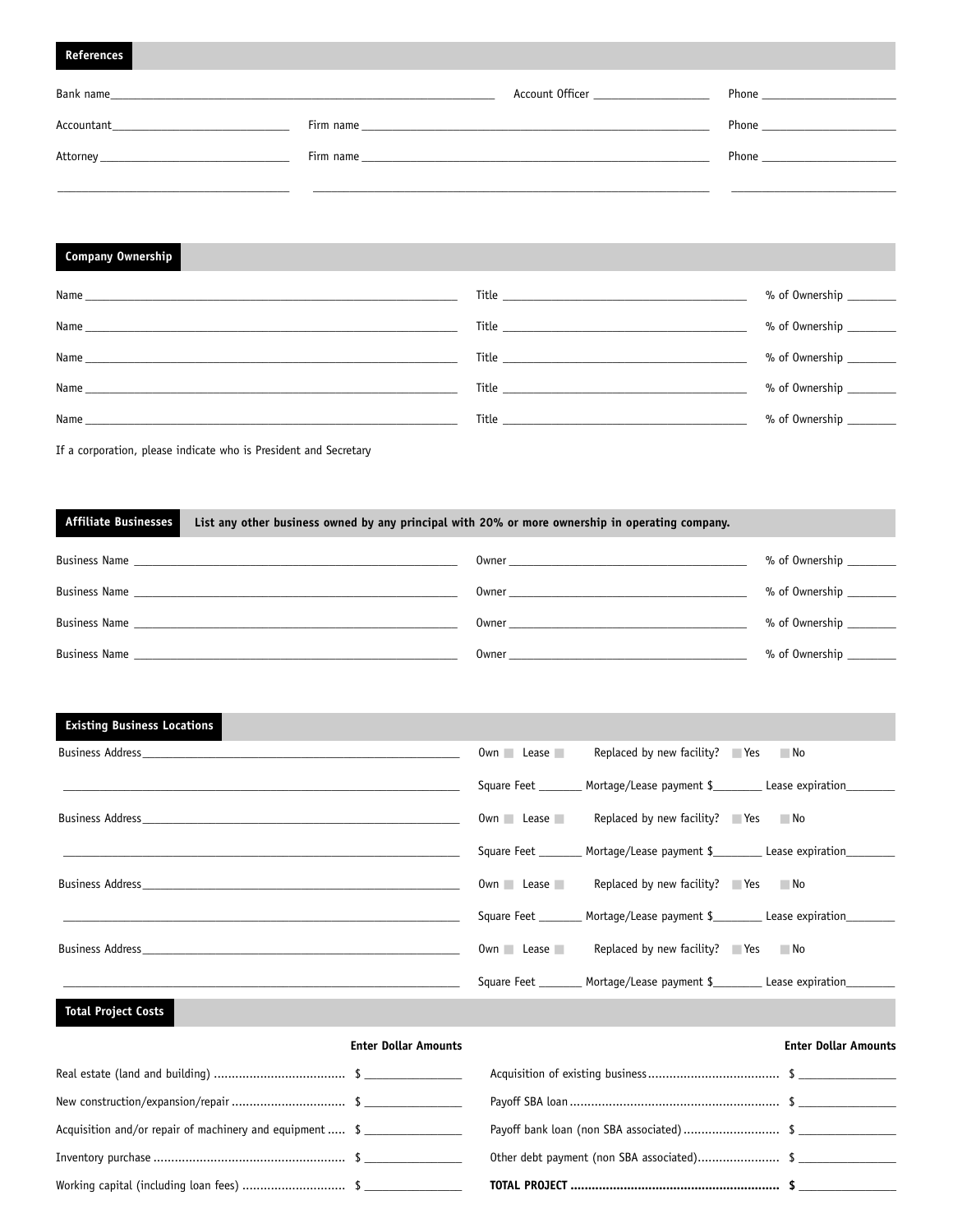**Personal Resumé Form To be completed by each principal involved in the loan. Please make copies as needed for each individual.**

| Name                                                                                                                                                                                                                                                                                                                                                                                                                                                                                                                     |                                                                                              |                                                                                                |                                                       |
|--------------------------------------------------------------------------------------------------------------------------------------------------------------------------------------------------------------------------------------------------------------------------------------------------------------------------------------------------------------------------------------------------------------------------------------------------------------------------------------------------------------------------|----------------------------------------------------------------------------------------------|------------------------------------------------------------------------------------------------|-------------------------------------------------------|
| <b>FIRST</b><br>Former name<br><u> 1980 - Jan James James Barnett, fransk politik (d. 1980)</u>                                                                                                                                                                                                                                                                                                                                                                                                                          | MIDDLE<br>LAST                                                                               |                                                                                                |                                                       |
| <b>FIRST</b><br>Date of birth                                                                                                                                                                                                                                                                                                                                                                                                                                                                                            | <b>MIDDLE</b>                                                                                | LAST                                                                                           | <b>WHEN USED</b>                                      |
|                                                                                                                                                                                                                                                                                                                                                                                                                                                                                                                          |                                                                                              |                                                                                                |                                                       |
| Residence address <sub>STREET</sub>                                                                                                                                                                                                                                                                                                                                                                                                                                                                                      | TITY                                                                                         | <b>STATE</b>                                                                                   | ZIP<br>FROM<br>T <sub>0</sub>                         |
| Previous address_<br><b>STRFFT</b>                                                                                                                                                                                                                                                                                                                                                                                                                                                                                       | <u> 1989 - Johann John Stein, mars an deus Frankrik (f. 1989)</u><br>$\frac{1}{\text{CITY}}$ | <b>STATE</b>                                                                                   | $\overline{ZIP}$<br>FROM<br>T <sub>0</sub>            |
|                                                                                                                                                                                                                                                                                                                                                                                                                                                                                                                          |                                                                                              |                                                                                                |                                                       |
| Spouse Name Place of Birth Place of Birth Place of Birth Place of Birth Place of Birth Place of Birth                                                                                                                                                                                                                                                                                                                                                                                                                    |                                                                                              |                                                                                                |                                                       |
| <b>Personal information</b><br>Are you presently under indictment, on parole or probation?<br>Have you ever been charged with or arrested for any criminal offense other than a minor motor vehicle violation?<br>Have you ever been convicted of any criminal offense other than a minor motor vehicle violation?<br>With which race you more closely identify? Choose only one (optional):<br><b>■ African American</b><br>Asian or Pacific Islander<br>Education (college or technical training)<br>Name and Location | $\Box$ Native American (other than Eskimo or Aleut)<br>$\blacksquare$ White                  | ■ Eskimo or Aleut<br>$\Box$ Hispanic<br>Dates Attended<br>Major                                | ⊟ No<br>⊟ No<br>⊟ No<br>⊟ No<br>Degree or Certificate |
| <u> 1989 - Johann Stoff, amerikansk politiker (d. 1989)</u>                                                                                                                                                                                                                                                                                                                                                                                                                                                              |                                                                                              |                                                                                                |                                                       |
| Military service background                                                                                                                                                                                                                                                                                                                                                                                                                                                                                              |                                                                                              |                                                                                                |                                                       |
|                                                                                                                                                                                                                                                                                                                                                                                                                                                                                                                          |                                                                                              |                                                                                                |                                                       |
| <b>Work Experience</b>                                                                                                                                                                                                                                                                                                                                                                                                                                                                                                   |                                                                                              | List chronologically, beginning with present employment. Attach separate exhibit if necessary. |                                                       |
| Company name/location entrance and the company of the company of the company of the company of the company of the company of the company of the company of the company of the company of the company of the company of the com                                                                                                                                                                                                                                                                                           |                                                                                              |                                                                                                |                                                       |
|                                                                                                                                                                                                                                                                                                                                                                                                                                                                                                                          |                                                                                              |                                                                                                |                                                       |
|                                                                                                                                                                                                                                                                                                                                                                                                                                                                                                                          |                                                                                              |                                                                                                |                                                       |
| <b>Credit Report Authorization</b><br>I declare that the information provided in this application is true and correct. I hereby authorize the release of any and all credit report and other information required<br>in the processing of my loan application and as required in the servicing and/or during the term of my loan. I further authorize CDC Small Business Finance and its suc-                                                                                                                            |                                                                                              |                                                                                                |                                                       |
| cessor to release such information to any entity as required in the processing of my loan application.<br>I/We hereby certify that the enclosed information, including any attachments or exhibits provided herewithin or at a later date, is valid and correct to the best of my/our<br>knowledge.                                                                                                                                                                                                                      |                                                                                              |                                                                                                |                                                       |

| Signature of applicant | Date |
|------------------------|------|
| Signature of spouse    | Date |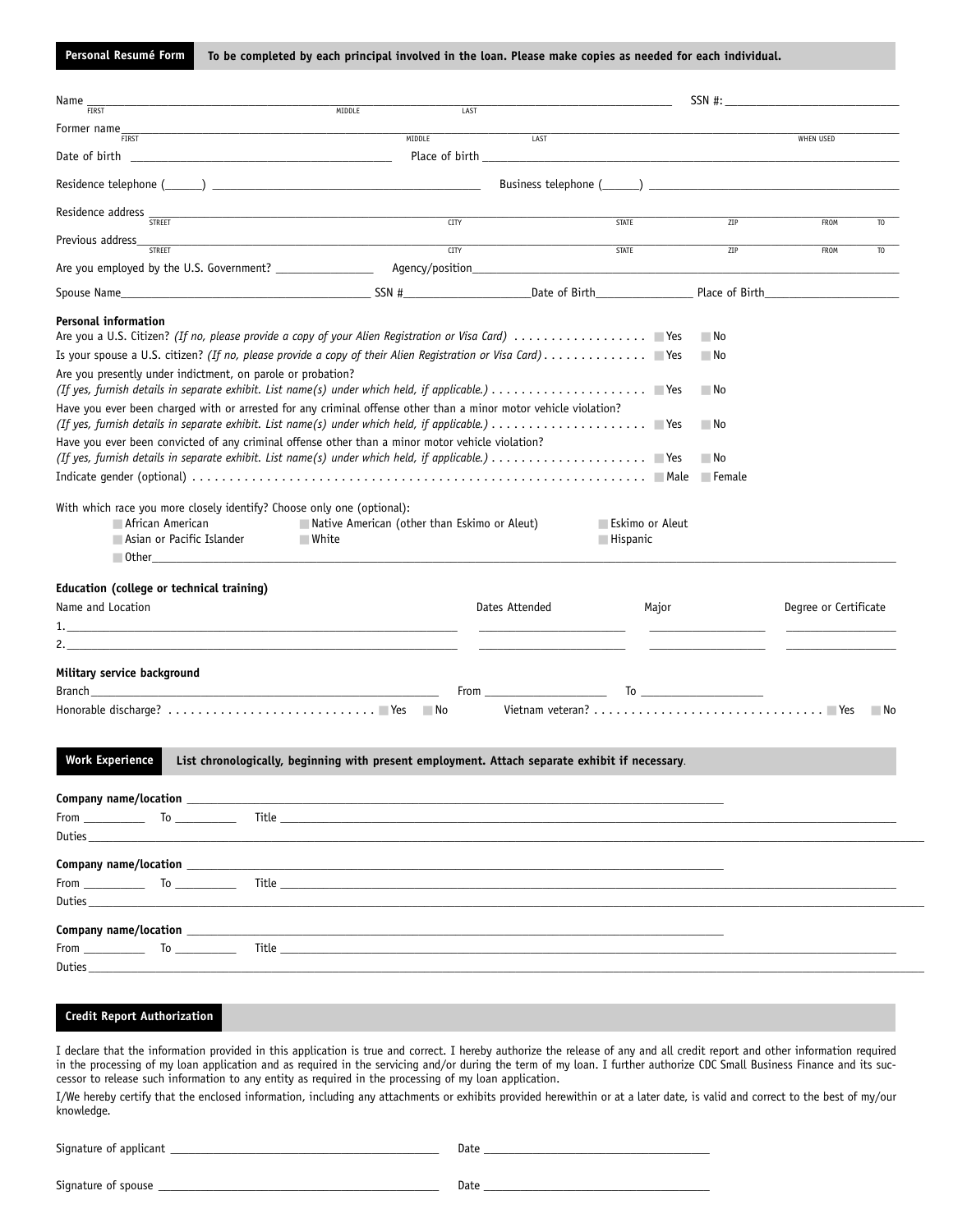#### **Operating Company Profile Use separate attachments to answer questions if necessary.**

| Will this loan create new employment opportunities? No Nest No News, state how: News, and the state how: News, and the state how: News, and the state how: News, and the state how: News, and the state how: News, and the sta |
|--------------------------------------------------------------------------------------------------------------------------------------------------------------------------------------------------------------------------------|
|                                                                                                                                                                                                                                |
|                                                                                                                                                                                                                                |
| Customer profile                                                                                                                                                                                                               |
|                                                                                                                                                                                                                                |
|                                                                                                                                                                                                                                |
|                                                                                                                                                                                                                                |
|                                                                                                                                                                                                                                |
|                                                                                                                                                                                                                                |
| Future plans (What is your growth strategy? Rapid growth, moderate, or maintain market position? What are the impediments that may impact your success?)                                                                       |
|                                                                                                                                                                                                                                |
|                                                                                                                                                                                                                                |
|                                                                                                                                                                                                                                |
| Marketing analysis and strategy (Explain your promotional, pricing, and distribution strategies.)_                                                                                                                             |

#### **Previous SBA or other federal government debt**

| Date of request ______________ |                                                                                                                                                                                                                                                                                                   |  |                         |       |
|--------------------------------|---------------------------------------------------------------------------------------------------------------------------------------------------------------------------------------------------------------------------------------------------------------------------------------------------|--|-------------------------|-------|
|                                |                                                                                                                                                                                                                                                                                                   |  | Original amount of loan |       |
| Date of request ______________ |                                                                                                                                                                                                                                                                                                   |  |                         |       |
|                                |                                                                                                                                                                                                                                                                                                   |  | Original amount of loan |       |
| Date of request                |                                                                                                                                                                                                                                                                                                   |  |                         |       |
|                                | Have you or any officer of your company ever been involved in bankruptcy or insolvency proceedings? If yes, please provide details. $\dots\dots\dots$                                                                                                                                             |  |                         | No.   |
|                                |                                                                                                                                                                                                                                                                                                   |  |                         | No    |
|                                | Do you or your spouse or any member of your household, or anyone who owns, manages, or directs your business or their spouses or members of<br>their households work for the Small Business Administration, Small Business Advisory Council, SCORE, ACE, any Federal Agency, or the participating |  |                         | No.   |
|                                | Do you buy from, sell to, or use the services of any concern in which someone in your company has a significant financial interest?                                                                                                                                                               |  |                         | No No |
|                                |                                                                                                                                                                                                                                                                                                   |  |                         | ⊟ No  |
|                                |                                                                                                                                                                                                                                                                                                   |  |                         | - No  |
|                                |                                                                                                                                                                                                                                                                                                   |  |                         | - No  |

\_\_\_\_\_\_\_\_\_\_\_\_\_\_\_\_\_\_\_\_\_\_\_\_\_\_\_\_\_\_\_\_\_\_\_\_\_\_\_\_\_\_\_\_\_\_\_\_\_\_\_\_\_\_\_\_\_\_\_\_\_\_\_\_\_\_\_\_\_\_\_\_\_\_\_\_\_\_\_\_\_\_\_\_\_\_\_\_\_\_\_\_\_\_\_\_\_\_\_\_\_\_\_\_\_\_\_\_\_\_\_\_\_\_\_\_\_\_\_\_\_\_\_\_\_\_\_\_\_\_\_\_\_\_\_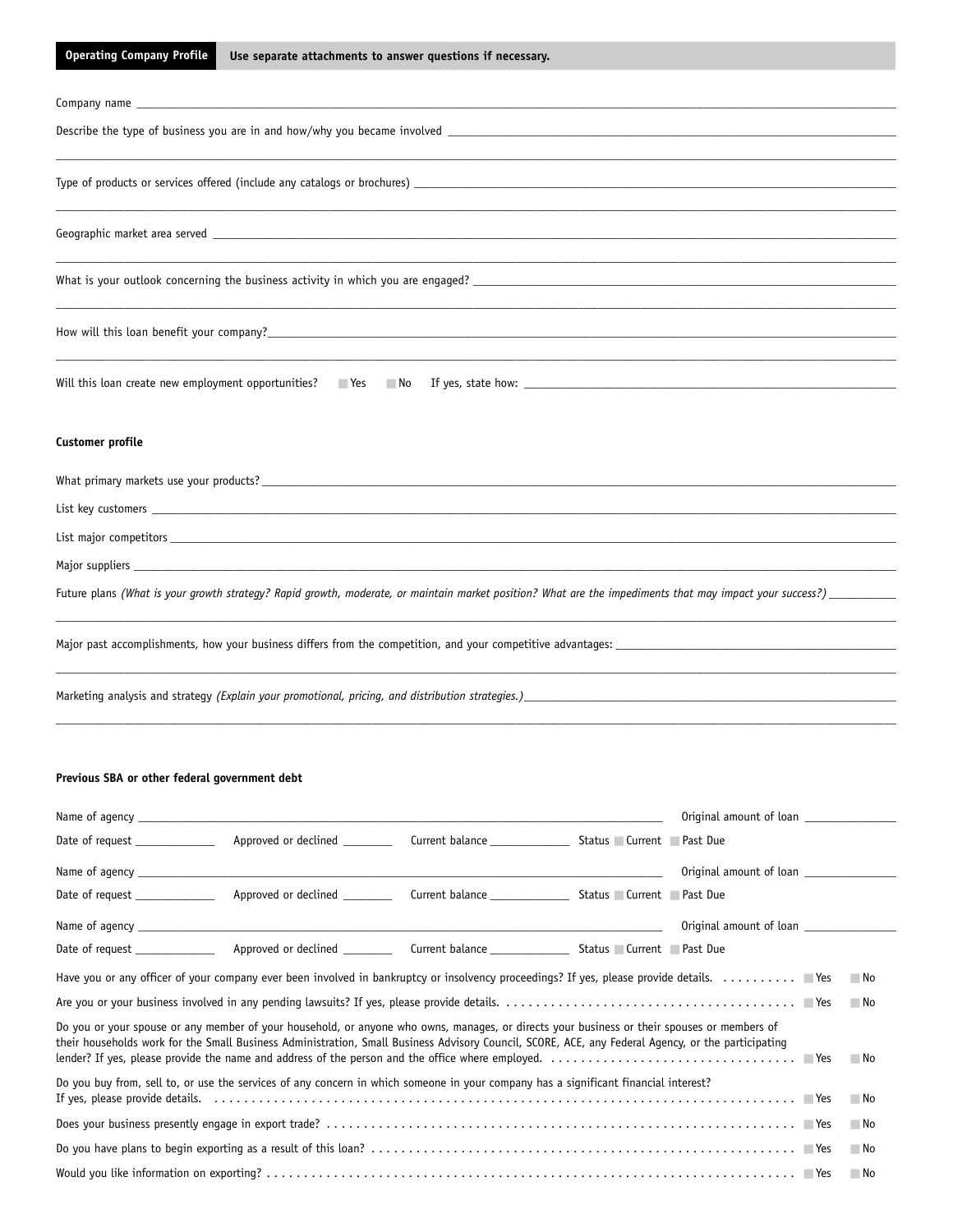|                         | Name/address<br>Creditor  |                                                                                                                                                                 |
|-------------------------|---------------------------|-----------------------------------------------------------------------------------------------------------------------------------------------------------------|
|                         |                           | Furnish the following information on all installment debts, contracts, notes,<br>and mortgages payable. Do not include accounts payable or accrued liabilities. |
|                         |                           |                                                                                                                                                                 |
|                         |                           |                                                                                                                                                                 |
|                         |                           |                                                                                                                                                                 |
|                         |                           |                                                                                                                                                                 |
|                         | Original<br>amount        |                                                                                                                                                                 |
| Total present balance** | Original<br>date          |                                                                                                                                                                 |
|                         |                           |                                                                                                                                                                 |
|                         | balance<br>Present        |                                                                                                                                                                 |
|                         |                           |                                                                                                                                                                 |
|                         | Interest<br>rate          |                                                                                                                                                                 |
| Total monthly payment   |                           |                                                                                                                                                                 |
|                         | Maturity<br>date          |                                                                                                                                                                 |
|                         | payment<br>Monthly        |                                                                                                                                                                 |
|                         |                           |                                                                                                                                                                 |
|                         | Security                  | $Date^*$                                                                                                                                                        |
|                         |                           |                                                                                                                                                                 |
|                         | Current or<br>delinquent? |                                                                                                                                                                 |

\*Should be the same date as current financial statement

\*Should be the same date as current financial statement

\*\* Total must agree with balance shown on current financial statement. \*\*Total must agree with balance shown on current financial statement.

**Business Debt Schedule**

**Business Debt Schedule**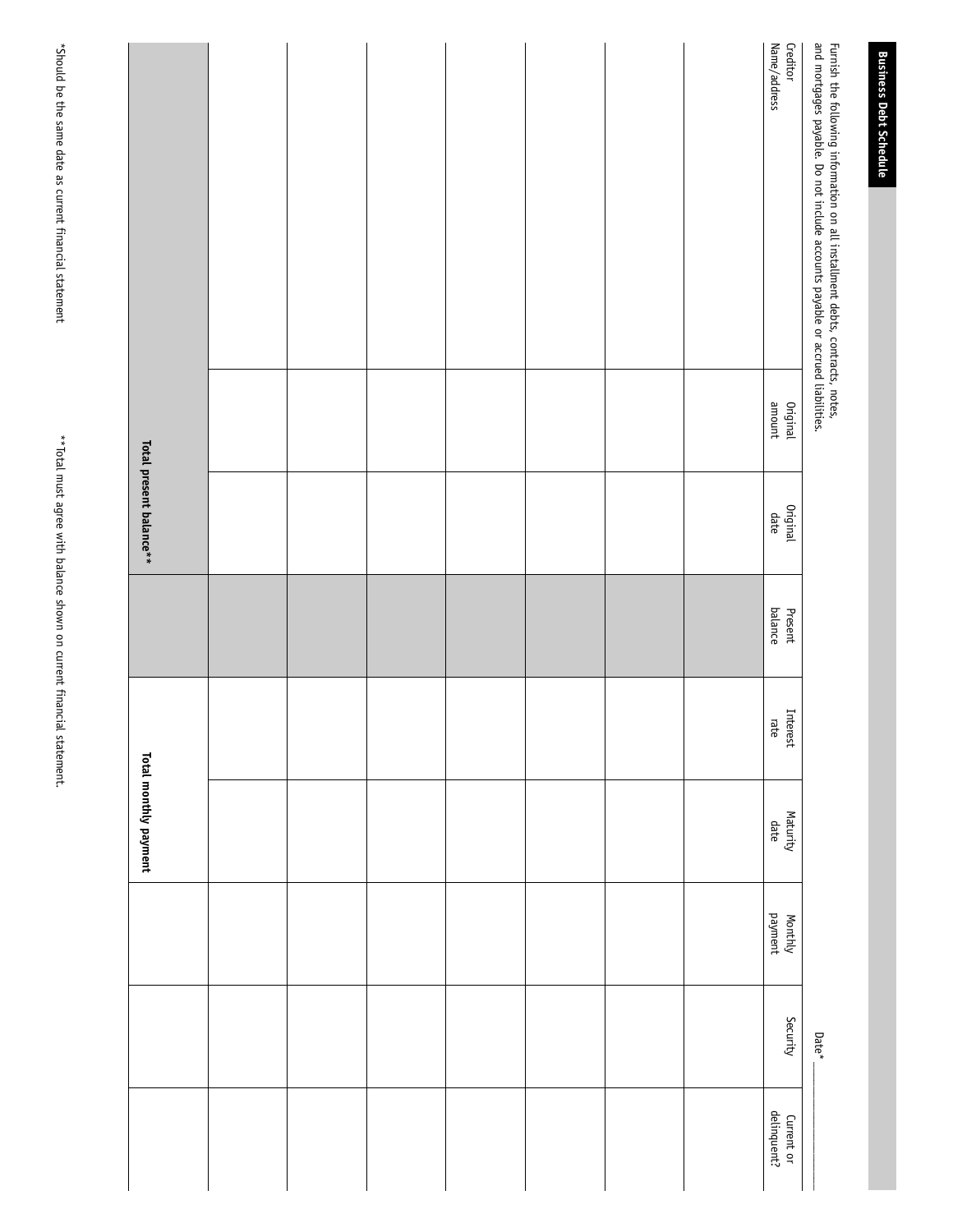

#### **Personal Financial Statement**

| U.S. Small Business Administration                                                                                                                                                                                                                                                                                                                                                                                                             | As of          |  |
|------------------------------------------------------------------------------------------------------------------------------------------------------------------------------------------------------------------------------------------------------------------------------------------------------------------------------------------------------------------------------------------------------------------------------------------------|----------------|--|
| Complete this form for: (1) each proprietor, (2) each limited partner who owns 20% or more interest and each general partner, (3) each member of a Limited Liability<br>Partnership, or (4) each stockholder owning 20% or more of voting stock and each corporate officer and director, or (5) each member of a limited liability company<br>owning 20% or more interest, or (6) any other person or entity providing a quaranty on the loan. |                |  |
| Name                                                                                                                                                                                                                                                                                                                                                                                                                                           | Business phone |  |

Residence address \_\_\_\_\_\_\_\_\_\_\_\_\_\_\_\_\_\_\_\_\_\_\_\_\_\_\_\_\_\_\_\_\_\_\_\_\_\_\_\_\_\_\_\_\_\_\_\_\_\_\_\_\_\_\_\_\_\_\_\_\_\_\_\_\_\_\_\_\_\_\_\_\_\_\_\_\_\_\_\_\_\_\_ Residence phone\_\_\_\_\_\_\_\_\_\_\_\_\_\_\_\_\_\_\_\_\_\_\_

City, State, & Zip Code \_\_\_\_\_\_\_\_\_\_\_\_\_\_\_\_\_\_\_\_\_\_\_\_\_\_\_\_\_\_\_\_\_\_\_\_\_\_\_\_\_\_\_\_\_\_\_\_\_\_\_\_\_\_\_\_\_\_\_\_\_\_\_\_\_\_\_\_\_\_\_\_\_\_\_\_\_\_\_\_\_\_\_\_\_\_\_\_\_\_\_\_\_\_\_\_\_\_\_\_\_\_\_\_\_\_\_\_\_\_\_\_\_\_\_\_\_\_\_

Business name of applicant/borrower \_\_\_\_\_\_\_\_\_\_\_\_\_\_\_\_\_\_\_\_\_\_\_\_\_\_\_\_\_\_\_\_\_\_\_\_\_\_\_\_\_\_\_\_\_\_\_\_\_\_\_\_\_\_\_\_\_\_\_\_\_\_\_\_\_\_\_\_\_\_\_\_\_\_\_\_\_\_\_\_\_\_\_\_\_\_\_\_\_\_\_\_\_\_\_\_\_\_\_\_\_\_\_\_\_\_\_

|                                                                                                                                                                       | Assets | <b>OMIT CENTS</b> | <b>Liabilities</b>                                                                                                                                     | <b>OMIT CENTS</b> |
|-----------------------------------------------------------------------------------------------------------------------------------------------------------------------|--------|-------------------|--------------------------------------------------------------------------------------------------------------------------------------------------------|-------------------|
| IRA or other retirement account\$<br>(Complete Section 8)<br>(Describe in Section 3)<br>(Describe in Section 4)<br>(Describe in Section 5)<br>(Describe in Section 5) |        |                   | (Describe in Section 2)<br>Monthly payments \$<br>Monthly payments \$<br>(Describe in Section 4)<br>(Describe in Section 6)<br>(Describe in Section 7) |                   |
| Section 1. Source of Income                                                                                                                                           |        |                   | Contingent Liabilities                                                                                                                                 |                   |
|                                                                                                                                                                       |        |                   |                                                                                                                                                        |                   |
| Description of Other Income in Section 1.                                                                                                                             |        |                   |                                                                                                                                                        |                   |

\*Alimony or child support payments need not be disclosed in "Other Income" unless it is desired to have such payments counted toward total income.

| Section 2. Notes Payable to Banks and Others |                            |                    |                   |                              | Use attachments if necessary. Each attachment must be identified as a part of this statement and signed. |
|----------------------------------------------|----------------------------|--------------------|-------------------|------------------------------|----------------------------------------------------------------------------------------------------------|
| Name and address of noteholders              | <b>Original</b><br>balance | Current<br>balance | Payment<br>amount | Frequency<br>(monthly, etc.) | How secured or endorsed<br>type of collateral                                                            |
|                                              |                            |                    |                   |                              |                                                                                                          |
|                                              |                            |                    |                   |                              |                                                                                                          |
|                                              |                            |                    |                   |                              |                                                                                                          |
|                                              |                            |                    |                   |                              |                                                                                                          |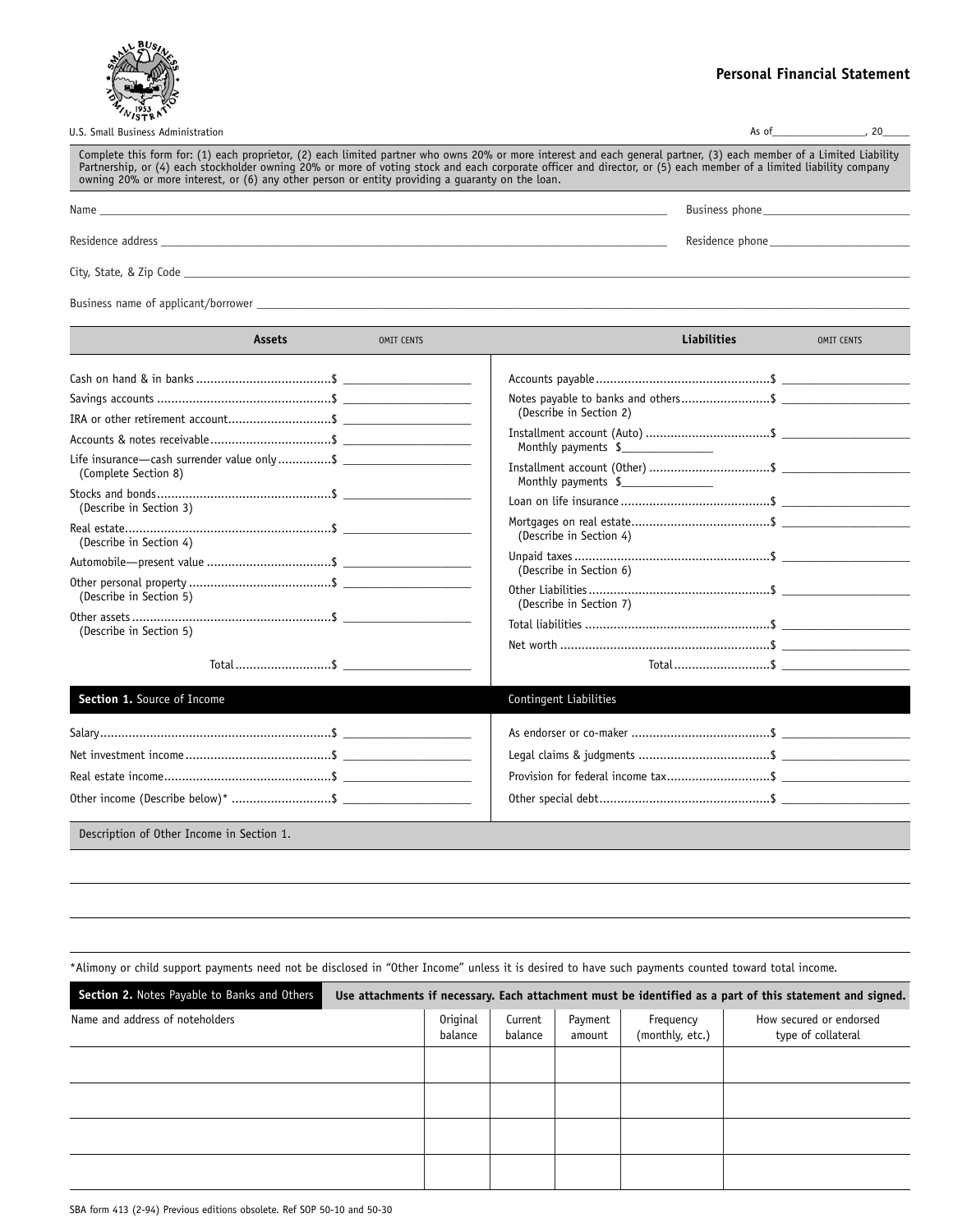| Section 3: Stocks and Bonds                         | Use attachments if necessary. Each attachment must be identified as a part of this statement and signed.                              |      |                                                                                                                                                                   |                               |             |  |  |  |  |  |
|-----------------------------------------------------|---------------------------------------------------------------------------------------------------------------------------------------|------|-------------------------------------------------------------------------------------------------------------------------------------------------------------------|-------------------------------|-------------|--|--|--|--|--|
| Number of shares                                    | Name of securities                                                                                                                    | Cost | Market value<br>quotation/exchange                                                                                                                                | Date of<br>quotation/exchange | Total value |  |  |  |  |  |
|                                                     |                                                                                                                                       |      |                                                                                                                                                                   |                               |             |  |  |  |  |  |
|                                                     |                                                                                                                                       |      |                                                                                                                                                                   |                               |             |  |  |  |  |  |
|                                                     |                                                                                                                                       |      |                                                                                                                                                                   |                               |             |  |  |  |  |  |
|                                                     |                                                                                                                                       |      |                                                                                                                                                                   |                               |             |  |  |  |  |  |
| Section 4: Real Estate Owned                        | List each parcel separately. Use attachments if necessary. Each attachment must be identified as a part of this statement and signed. |      |                                                                                                                                                                   |                               |             |  |  |  |  |  |
|                                                     | Property A                                                                                                                            |      | Property B                                                                                                                                                        |                               | Property C  |  |  |  |  |  |
| Type of property                                    |                                                                                                                                       |      |                                                                                                                                                                   |                               |             |  |  |  |  |  |
| <b>Owner</b>                                        |                                                                                                                                       |      |                                                                                                                                                                   |                               |             |  |  |  |  |  |
| Property address                                    |                                                                                                                                       |      |                                                                                                                                                                   |                               |             |  |  |  |  |  |
| Date purchased                                      |                                                                                                                                       |      |                                                                                                                                                                   |                               |             |  |  |  |  |  |
| Original cost                                       |                                                                                                                                       |      |                                                                                                                                                                   |                               |             |  |  |  |  |  |
| Present market value                                |                                                                                                                                       |      |                                                                                                                                                                   |                               |             |  |  |  |  |  |
| Mortgage holder                                     |                                                                                                                                       |      |                                                                                                                                                                   |                               |             |  |  |  |  |  |
| Address of mortgage holder                          |                                                                                                                                       |      |                                                                                                                                                                   |                               |             |  |  |  |  |  |
| Mortgage account number                             |                                                                                                                                       |      |                                                                                                                                                                   |                               |             |  |  |  |  |  |
| Mortgage balance                                    |                                                                                                                                       |      |                                                                                                                                                                   |                               |             |  |  |  |  |  |
| Amount of payment per month                         |                                                                                                                                       |      |                                                                                                                                                                   |                               |             |  |  |  |  |  |
| Status of mortgage                                  |                                                                                                                                       |      |                                                                                                                                                                   |                               |             |  |  |  |  |  |
| Rental income                                       |                                                                                                                                       |      |                                                                                                                                                                   |                               |             |  |  |  |  |  |
| Section 5: Other Personal Property and Other Assets |                                                                                                                                       |      | Describe, and if any is pledged as security, state name and address of lien holder, amount<br>of lien, terms of payment, and if delinquent, describe delinquency. |                               |             |  |  |  |  |  |

**Section 6:** Unpaid Taxes **Describe any tax liens include to whom payable, when due, amount, and to what property.**

**Section 7:** Other Liabilities

**Describe in detail.**

**Section 8:** Life Insurance Held **Give face amount and cash surrender value of policies–name of insurance company and beneficiaries.**

I authorize SBA and/or CDC Small Business Finance to make inquiries as necessary to verify the accuracy of the statements made and to determine my creditworthiness. I certify the above and statements contained in the attachments are true and accurate as of the stated date(s). These statements are made for the purpose of either obtaining a loan or guaranteeing a loan. I understand FALSE statements may result in forfeiture of benefits and possible prosecution by the U.S. Attorney General (Reference 18 U.S.C. 10001).

| Signature                                                                                                                                                                                                                      | Date | Social Security Number |
|--------------------------------------------------------------------------------------------------------------------------------------------------------------------------------------------------------------------------------|------|------------------------|
|                                                                                                                                                                                                                                |      |                        |
| Signature                                                                                                                                                                                                                      | Date | Social Security Number |
| THERE NOTE: The calculational books house for all concludes of all forms to a response the concernent common concerned before the concerned of all before all concerned of all before all concerned to a response to the conce |      |                        |

PLEASE NOTE: The estimated average burden hours for the completion of this form is 1.5 hours per response. If you have questions or comments concerning this estimate or any other aspect of this information, please contact<br>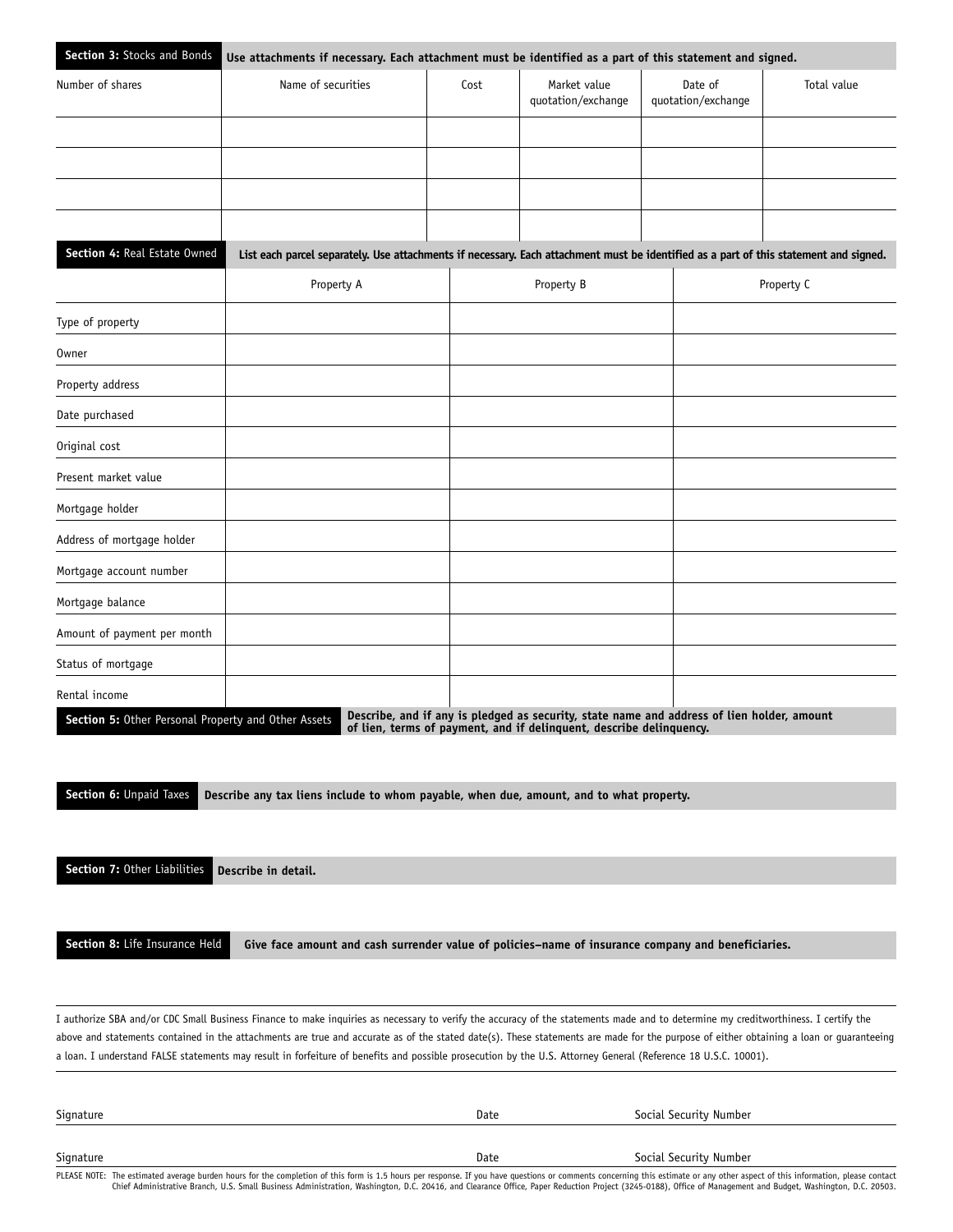

## **Small Business Finance**

#### **This document confirms that the applicant(s) owe(s) no fees to CDC until a loan guaranty is approved by SBA**

#### **1.INTEREST RATE ON DEBENTURE AND NOTE**

The interest rate on the Debenture and on the Note between you and CDC Small Business Finance ("CDC") will not be set until the time of the Debenture sale. CDC will issue a Debenture not to exceed 40% of the SBA eligible project costs. This Debenture will be sold to investors after satisfaction of all conditions required by the CDC and United States Small Business Administration ("SBA"). Market conditions at the time of sale will determine the fixed interest rate for the Debenture and Note between you and CDC.

#### **2.MONTHLY PAYMENT**

The monthly payment on the Note includes principal and interest, plus the CDC servicing fee, the SBA guaranty fee and the Central Servicing Agent ("CSA") servicing fee (see paragraph 4 below).

#### **3.THE FOLLOWING FEES ARE PAID THROUGH THE SBA LOAN PROCEEDS:**

#### **SBA GUARANTEE FEE:**

A reserve deposit as a % of the Net Debenture Proceeds may be deducted by the CSA, and deposited into a reserve account. The reserve deposit is non-refundable and no interest accrues to borrower. Currently the reserve deposit is ZERO.

#### **FUNDING FEE:**

The funding fee covers certain costs associated with marketing and selling 504 Debentures. The funding fee is 1/4 of 1% of the Net Debenture Proceeds.

#### **CDC LOAN PROCESSING FEES:**

 a. Loan Processing Fee: CDC will charge a one-time processing fee equal to 1.5% of the net proceeds of the Debenture.

b. Closing Fees of up to \$2,500 for legal fees which are further addressed in Paragraph 7 of this document.

#### **UNDERWRITING FEE:**

The Underwriters provide financial advisory services in connection with the 504 Debentures, and build and maintain a secondary market. The Underwriters' fee is up to 2/5 of 1% of the face amount of the Debenture.

### **DISCLOSURE STATEMENT REGARDING 504 LOAN CHARGES AND PROCEDURES**

#### **www.cdcloans.com** ~ **800-611-5170**

#### **4.CENTRALSERVICING AGENT, CDC SBA FEES**

The SBA has appointed a Central Servicing Agent ("CSA") to collect monthly payments from borrowers and transfer them to investors. For this service, CSA receives an annual servicing fee of 1/10 of 1% per annum on the balance of the loan. Please note that you are required to authorize the CSA to make automatic withdrawals of the monthly loan payments from your checking account. CDC will provide reporting and portfolio management services for the term of the Note. For these services, CDC will receive a servicing fee equal to 5/8 of 1% per annum on the balance of the loan. During the term of the Note, SBA will receive an ongoing guaranty fee equal to **.389** % per annum on the balance of the loan, This fee is subject to change. These three fees are recalculated at each 5 year anniversary of the Note funding date.

#### **5.TITLE POLICY/FINANCING STATEMENT REPORT**

You are solely responsible for all costs associated with the Policy of Title Insurance that insures CDC's and SBA's lien on the subject property. Such insurance is separate from title insurance for third party lenders. If personal property is taken as security, you are responsible for all costs for perfecting CDC's and SBA's security interest in the property, plus all UCC-1 Financing Statement and related reports. In most cases, you will be invoiced for title charges directly by the title company. If you are not billed directly by the title company, you will be required to provide to CDC a check for all title charges.

#### **6.WITHDRAWING LOAN APPLICATION AFTER SBA APPROVAL**

In the event you withdraw your loan application after SBA issues the SBA Authorization and Debenture Guaranty, ("Debenture Authorization"), or if the Debenture Authorization is withdrawn, cancelled or terminated for any reason, you agree to pay CDC a sum equal to 2/3 of the total CDC Loan Processing Fee on the loan package, less any deposit paid to CDC. This amount shall be due on the date of withdrawal, cancellation and/or termination. It is understood that all Debenture Authorizations contain conditions which must be satisfied prior to funding of the Debenture.

#### **7.LEGAL FEES AND CLOSING COSTS**

Legal Counsel for CDC will charge a fee (legal fees), which may be less than but in no instance will exceed \$2,500. Other costs related to closing the loan may include but are not limited to fees charged for loan documentation, property tax service and UCC filings. Up to \$2,500 of the legal fees and closing costs may be paid through the debenture. If these legal fees and closing costs exceed \$2,500 dollars, the difference must be paid directly to CDC. You are solely responsible for paying any attorneys' fees or other closing costs in relation to the Debenture and loan, whether or not the Debenture is funded. The Debenture Authorization may reflect Legal Fees under the category of Closing Costs.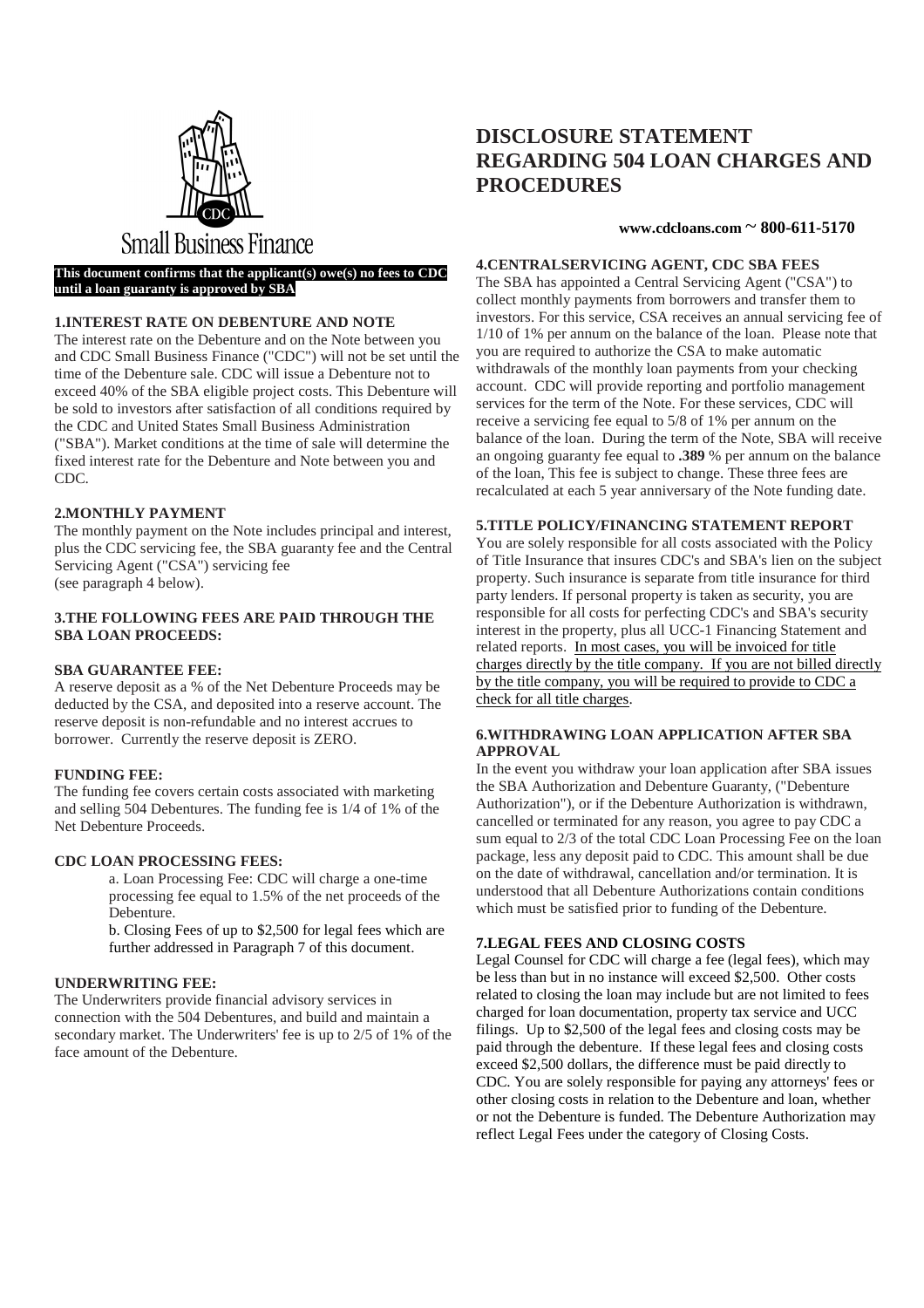#### **8.INDEMNIFICATION/ATTORNEYS' FEES**

a. You will indemnify and hold CDC and its officers, directors, employees and agents harmless from any and all liability for any loss, damage, or injury (including, without limitation, attorney's fees incurred with attorneys of CDC's choice) arising out of or resulting from:

> Your failure to receive the subject loan; and/or Any loss, damage, or liability to you, your business and/or your principals, related parties/entities, guarantors, agents, successors and others, except for any loss caused by the sole intentional misconduct or sole gross negligence of CDC.

b. You hereby, on behalf of yourself and your principals, related parties/ entities, guarantors, agents, successors and/or insurers, waive all claims, losses and injuries against CDC, SBA and/or their agents, representatives and/or successors which are related or arise from the SBA504 Loan and Debenture program. This waiver includes, but is not limited to general, special, indirect, incidental or consequential, exemplary, punitive and/or economic loss damages. Your obligations hereunder shall survive termination of and, if funded, the funding of the SBA 504 Loan.

c. In the event CDC is required to institute proceedings to collect from Applicant(s) the processing fee to which CDC is entitled pursuant to this Disclosure, CDC shall be entitled to reasonable attorneys' fees and costs incurred in such proceedings.

#### **9.NO REPRESENTATIONS**

The funding of the 504 Debenture and disbursement of the proceeds to you is subject to United States Small Business Administration approval of your Application and is also subject to your satisfactory compliance with the terms set forth in the Debenture Authorization and all other applicable conditions. CDC and/or SBA may impose conditions not a part of the Authorization. By signing this Disclosure Statement you acknowledge that:

- i. CDC has made no representations to you;
- ii. CDC is not your agent or representative;
- iii. CDC has made no representations to you that a Debenture Authorization will be issued in relation to your application;
- iv. Issuance of a Debenture Authorization is not a guarantee or commitment to make the loan and/or fund the Debenture by the SBA, CDC or any other party;
- v. Failure of any condition may result in your loan being delayed and/or not funded;
- vi. You understand SBA approval may be revoked until the actual funding of your loan;
- vii. There is no representation or guaranty of your loan funding on any specific date; and
- viii. An attorney certified by SBA and approved by CDC must issue a legal opinion regarding the loan.

#### **10.FEDERAL REGULATIONS**

The charges and procedures related to your 504 Loan are governed by Federal regulations. The applicable Federal regulations are subject to change, and therefore, the information contained herein may be changed without notice to you. Additional charges and requirements may be imposed by CDC or the SBA. EACH LOAN APPLICANT IS PERSONALLY RESPONSIBLE FOR UNDERSTANDING THE REQUIREMENTS, COSTS AND RESTRICTIONS APPLICABLE TO THE SBA 504 PROGRAM. APPLICANTS ARE ENCOURAGED TO SEEK THE ADVICE OF LEGAL COUNSEL BEFORE AND DURING THE LOAN APPLICATION PROCESS.

In signing this Disclosure Statement, you acknowledge that you have read, understood, and agree to be bound by, each and every provision set forth herein. As used herein, "you" refers to each of the undersigned. The undersigned has/have authority to bind all other applicants, borrowers and guarantors of the Loan.

**\_\_\_\_\_\_\_\_\_\_\_\_\_\_\_\_\_\_\_\_\_\_\_\_\_\_\_\_\_\_\_\_\_\_\_\_\_\_\_\_\_\_\_\_\_\_\_\_**

#### **OPERATING COMPANY**

Print Company Name

Sign \_\_\_\_\_\_\_\_\_\_\_\_\_\_\_\_\_\_\_\_\_\_\_\_\_\_ Date: \_\_\_\_\_\_\_\_\_\_\_\_\_

Print Name & Title:

#### **BORROWERS/APPLICANTS**

Print Name Signature

Print Name Signature

#### **CDC SMALL BUSINESS FINANCE CORP.**

By: \_\_\_\_\_\_\_\_\_\_\_\_\_\_\_\_\_\_\_\_\_\_\_\_\_\_\_\_\_\_ Date: \_\_\_\_\_\_\_\_\_\_\_\_\_ (CDC Representative)

#### ADDENDUM TO DISCLOSURE STATEMENT REGARDING 504 LOAN CHARGES AND PROCEDURES

The American Recovery and Reinvestment Act of 2009 temporarily eliminates or reduces certain fees on SBA loans. Pursuant to the Act an SBA 504 loan applicant will not pay the CDC Processing Fee for SBA 504 loans approved on or after February 17, 2009. This fee is referenced in Section 3 of the CDC Disclosure Statement. The waiver of this Fee will be in effect for so long as SBA makes funds available for payment of the Fee